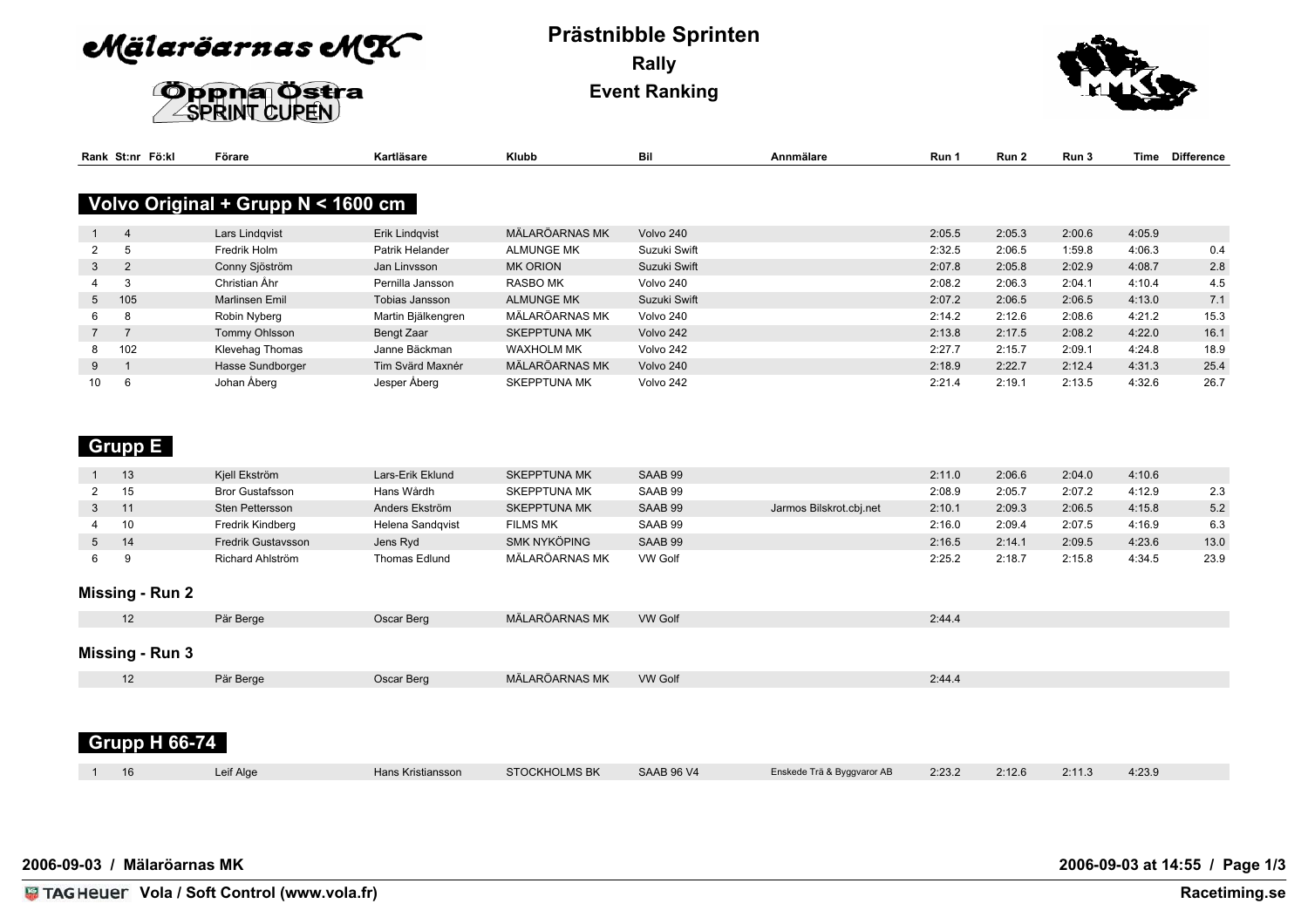### **Prästnibble Sprinten Rally Event Ranking**

|                | Rank St:nr Fö:kl       | Förare           | Kartläsare              | <b>Klubb</b>         | Bil                  | Annmälare            | Run 1  | Run 2  | Run 3  | Time   | <b>Difference</b> |
|----------------|------------------------|------------------|-------------------------|----------------------|----------------------|----------------------|--------|--------|--------|--------|-------------------|
|                |                        |                  |                         |                      |                      |                      |        |        |        |        |                   |
| 4WD            |                        |                  |                         |                      |                      |                      |        |        |        |        |                   |
| $\mathbf{1}$   | 18                     | Björn Adolfsson  | Kjell Byrstrand         | <b>STOCKHOLMS BK</b> | <b>Toyota Celica</b> |                      | 1:51.9 | 1:48.9 | 1:44.5 | 3:33.4 |                   |
| $\overline{2}$ | 24                     | Peter Dahlgren   | Anders Engvall          | <b>HUDDINGE MK</b>   | Ford Escort          | <b>SKAB</b>          | 1:52.6 | 1:48.9 | 1:44.8 | 3:33.7 | 0.3               |
| 3              | 19                     | Björn Jacobson   | <b>Fredrik Bernmark</b> | VÄRMDÖ MK            | Subaru Impresa       | Håga Billackering AB | 1:51.3 | 1:49.2 | 1:47.3 | 3:36.5 | 3.1               |
|                | 22                     | Håkan Eriksson   | Mari                    | ÖRSUNDSBRO MK        | Mazda 323 GTR        |                      | 1:52.7 | 1:49.6 | 1:47.2 | 3:36.8 | 3.4               |
| 5 <sup>5</sup> | 23                     | Mats Jonsson     | Maria Lindwall          | <b>SMK UPPSALA</b>   | Mitsubishi Lancer    |                      | 1:53.7 | 1:48.5 | 1:48.6 | 3:37.1 | 3.7               |
| 6              | 17                     | Sebastian Malm   | Örjan Österberg         | <b>MK SPEED</b>      | Nissan Sunny         |                      | 2:02.8 | 1:55.7 | 1:50.5 | 3:46.2 | 12.8              |
| $7^{\circ}$    | 21                     | Ola Andersson    | Per Bergström           | MÄLARÖARNAS MK       | Ford Escort          |                      | 1:56.2 | 1:52.1 |        | 3:48.3 | 14.9              |
| 8              | 20                     | Niklas Andersson | Magnus Hedman           | <b>SKEPPTUNA MK</b>  | Mazda 323 GTR        |                      | 2:15.7 | 2:11.2 | 2:08.2 | 4:19.4 | 46.0              |
|                | Did not Finish - Run 3 |                  |                         |                      |                      |                      |        |        |        |        |                   |
|                | 21                     | Ola Andersson    | Per Bergström           | MÄLARÖARNAS MK       | Ford Escort          |                      | 1:56.2 | 1:52.1 |        |        |                   |

# **2WD, exkl. Grupp N < 1600 cm**

|                | 57 A  |                | Magnus Henriksson   | Fredrik Henriksson  | <b>SMK LINDE</b>      | Saab 9-3         |                               | 1:56.2 | 1:52.0 | 1:50.9 | 3:42.9 |      |
|----------------|-------|----------------|---------------------|---------------------|-----------------------|------------------|-------------------------------|--------|--------|--------|--------|------|
| $\overline{2}$ | 36    | A              | Magnus Wallén       | Marie Eriksson      | VALLENTUNA MK         | Nissan Sunny     |                               | 1:56.2 | 1:52.1 | 1:50.9 | 3:43.0 | 0.1  |
| 3              | 41 A  |                | Roger Hellén        | Markus Andersson    | <b>RASBO MK</b>       | <b>VW Golf I</b> |                               | 1:56.7 | 1:52.4 | 1:51.3 | 3:43.7 | 0.8  |
| 4              | 106 A |                | Holmberg Johan      | Laila Pedersen      | <b>GOTLANDS MF BK</b> | Toyota Corolla   |                               | 1:57.7 | 1:53.3 | 1:50.9 | 3:44.2 | 1.3  |
| 5              | 60 A  |                | Stefan Trygg        | Jöran Pettersson    | <b>HANINGE MK</b>     | Volvo 940        |                               | 1:55.8 | 1:54.9 | 1:52.8 | 3:47.7 | 4.8  |
| 6              | 46    | $\overline{A}$ | Hans-Åke Jansson    | Håkan Jansson       | <b>MK RIMO</b>        | Volvo 240        | A Jansson & Son Skogsmaskiner | 1:58.7 | 1:54.9 | 1:53.8 | 3:48.7 | 5.8  |
| $\overline{7}$ | 35    | <b>A</b>       | Roine Björk         | Johnny Björk        | <b>RASBO MK</b>       | Opel Corsa       |                               | 1:59.2 | 1:56.0 | 1:53.1 | 3:49.1 | 6.2  |
| 8              | 42    | A              | Krister Zotterman   | Håkan Örtby         | <b>ALMUNGE MK</b>     | Opel Kadett      |                               | 2:00.3 | 1:55.9 | 1:53.6 | 3:49.5 | 6.6  |
| 9              | 48    | B              | Kjell Andersson     | Anders Karlsson     | <b>SKEPPTUNA MK</b>   | Volvo 242        |                               | 2:04.2 | 1:55.7 | 1:54.2 | 3:49.9 | 7.0  |
| 10             | 32    | B              | Anders Eriksson     | Kim Koivo           | <b>MK RIMO</b>        | Opel Corsa       |                               | 2:01.2 | 1:55.9 | 1:54.5 | 3:50.4 | 7.5  |
| 11             | 40    | B              | Roine Berlin        | Cristian Ohlsson    | <b>ALMUNGE MK</b>     | Volvo 240        | A.R.C. Motorsport             | 2:01.4 | 1:57.5 | 1:54.5 | 3:52.0 | 9.1  |
| 12             | 58    | B              | Martin Lindberg     | Veronica Lindberg   | SKUTSKÄRS MS          | Ford Escort      |                               | 2:02.4 | 1:58.7 | 1:55.2 | 3:53.9 | 11.0 |
| 13             | 37    | A              | Ove Holmgren        | Torbjörn Carlsson   | <b>RASBO MK</b>       | Opel Manta       |                               | 2:02.9 | 1:58.4 | 1:56.4 | 3:54.8 | 11.9 |
| 14             | 101 C |                | <b>Lord Fredrik</b> | Johan Stråby        | <b>RASBO MK</b>       | Golf             |                               | 2:10.5 | 2:00.5 | 1:56.9 | 3:57.4 | 14.5 |
| 15             | 55    | B              | Bengt Johansson     | Per Åberg           | VÄRMDÖ MK             | Volvo 240        |                               | 2:03.8 | 2:00.1 | 1:57.9 | 3:58.0 | 15.1 |
| 16             | 50    | B              | Karl Thyrén         | Jackguline Lundberg | MÄLARÖARNAS MK        | Volvo 242        |                               | 2:06.6 | 2:01.5 | 1:58.2 | 3:59.7 | 16.8 |
| 17             | 38 C  |                | Andrew Rönnle       | Jesper Lancz        | <b>GOTLANDS MF BK</b> | Ford Sierra      |                               | 2:05.9 | 2:01.3 | 2:01.4 | 4:02.7 | 19.8 |
| 18             | 31    | C <sub>1</sub> | Leo Betcke          | Markko vanHanen     | <b>SKEPPTUNA MK</b>   | Opel GSI         |                               | 2:08.1 | 2:04.5 | 1:59.1 | 4:03.6 | 20.7 |
| 19             | 28    | $\overline{B}$ | <b>Ulf Haeffner</b> | Tomas Lindblom      | MÄLARÖARNAS MK        | Opel Kadett      |                               | 2:06.7 | 2:03.5 | 2:00.4 | 4:03.9 | 21.0 |
| 20             | 30    | $\mathbf{C}$   | Filip Berglund      | Micke Brolin        | <b>SKEPPTUNA MK</b>   | <b>VW Golf</b>   |                               | 2:08.6 | 2:03.9 | 2:00.6 | 4:04.5 | 21.6 |
|                |       |                |                     |                     |                       |                  |                               |        |        |        |        |      |

**2006-09-03 / Mälaröarnas MK**

**2006-09-03 at 14:55 / Page 2/3**

**Vola / Soft Control (www.vola.fr) Racetiming.se**